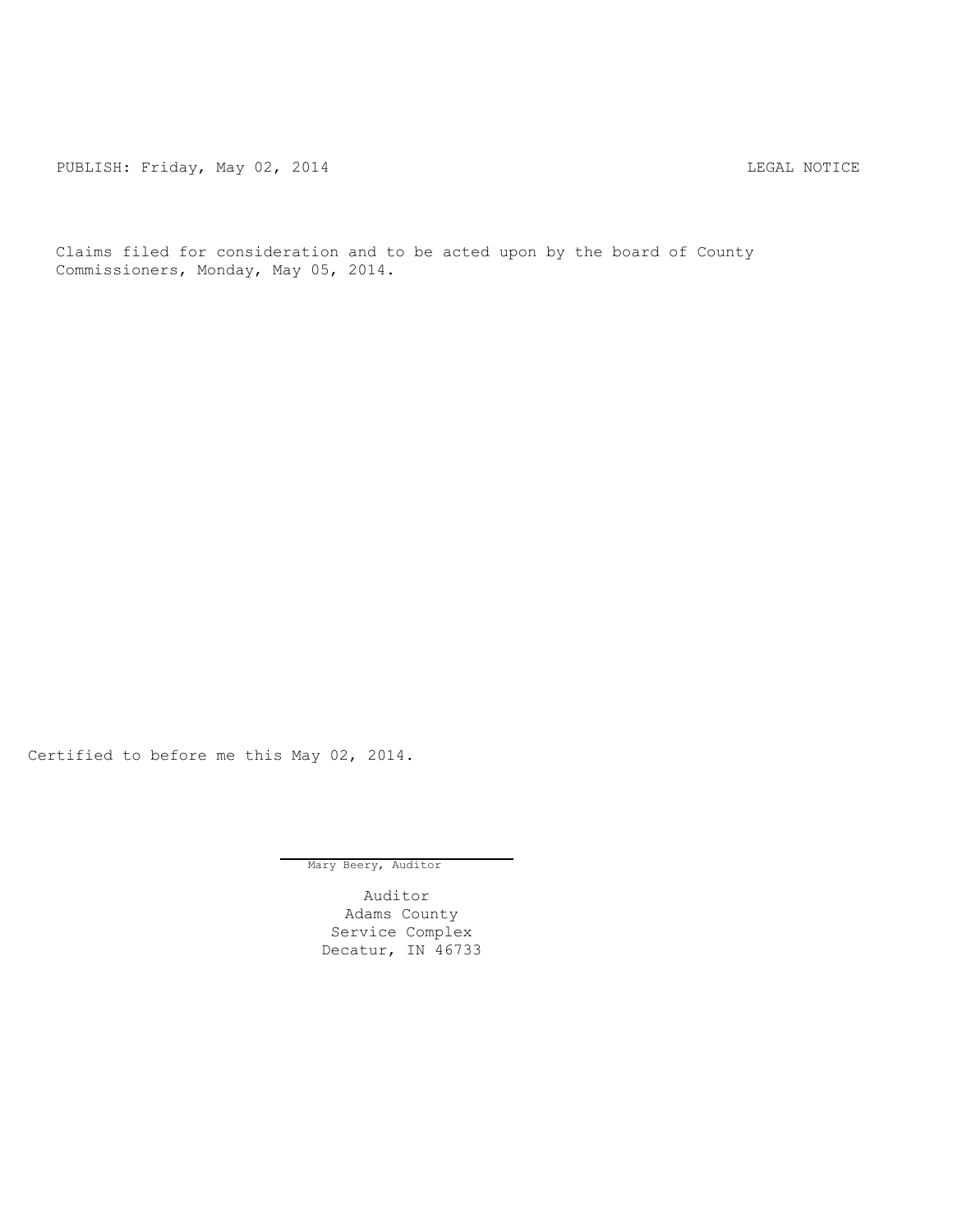

## **Claims Docket for Newspaper Adams County, Indiana**

## For Period: **4/8/2014** to **4/21/2014**

*313 W. Jefferson St. Decatur, IN 46733 (219) 724-2600*

## Date Claims to be Paid: **5/5/2014**

| <b>Vendor</b>                           | <b>Amount</b> | <b>Vendor</b>                         | <b>Amount</b> |
|-----------------------------------------|---------------|---------------------------------------|---------------|
| Adams County Council On Aging, Inc.     | 2,125.00      | Adams Memorial Hospital               | 32,265.40     |
| American Criminal Justice               | 104.00        | Indiana Michigan Power                | 574.03        |
| Berne Ready Mix                         | 324.00        | Berne Tri-Weekly News                 | 70.88         |
| Suburban Propane LP                     | 159.50        | Brateman's, Inc.                      | 554.19        |
| Cintas Location #338                    | 47.26         | City Of Decatur                       | 402.24        |
| <b>Complete Printing Service</b>        | 118.00        | Computer Systems, Inc.                | 41.92         |
| Dealership Holdings LLC                 | 188.54        | <b>Decatur Dental Services</b>        | 650.65        |
| Douglas L. Bauman                       | 541.46        | Erie Haven                            | 1,286.90      |
| Frame Service, Inc.                     | 1,200.64      | Gordon Food Service                   | 2,829.80      |
| Grimm's Auto                            | 405.11        | Hall Signs                            | 109.12        |
| Haywood Printing Company                | 92.10         | Indiana State Police                  | 28.00         |
| The Janitors Supply Company, Inc.       | 165.26        | Lehman Feed Mill                      | 134.75        |
| Mark S. Gresla, MD                      | 420.25        | Moser Motor Sales, Inc.               | 130.00        |
| Nipsco                                  | 3,986.97      | Park Center, Inc.                     | 66.00         |
| Piqua Repair Inc.                       | 58.95         | Portland Motor Parts, Inc.            | 492.83        |
| Rhonda L. McIntosh                      | 224.69        | <b>Shifferly Dodge</b>                | 44.45         |
| Stone-Street Quarries, Inc.             | 601.57        | Print Shop                            | 235.73        |
| Thomas Wade Sheets                      | 25.00         | Top Supply Company                    | 91.66         |
| Treasurer of Adams County               | 4,978.17      | West Payment Center                   | 484.00        |
| Witham Toxicology Laboratory            | 2,207.20      | Chris Faulkner                        | 1,900.00      |
| CenturyLink                             | 689.20        | Imi Irving Material, Inc.             | 152.28        |
| Adams County Automotive Supply, Inc.    | 108.91        | Van Wert County Sheriff's Department  | 9.46          |
| Jay County REMC                         | 157.70        | B Secure Alarm Systems, Inc.          | 336.88        |
| Don Myers Plumbing                      | 2,169.14      | Chad W. Sprunger                      | 990.41        |
| Tom Magnan/Special Needs                | 55.24         | Kristina Nichols                      | 19.36         |
| Charles M. Tooley                       | 265.76        | Benicomp, Inc                         | 407.00        |
| Harvest Land Co-op                      | 25,884.81     | Wal-Mart                              | 372.14        |
| Adams County Truck Repair, Inc.         | 426.97        | OnlyInternet.Net Broadband & Wireless | 306.00        |
| <b>Brad Kohlhagen</b>                   | 20.00         | Adams County Sheriff's Department     | 168.00        |
| Troyer's Market LLC                     | 2,209.34      | <b>Uricks Trucking</b>                | 1,518.00      |
| North Adams Community Schools           | 1,116.25      | HCPro                                 | 183.00        |
| Jodi Mawhorr                            | 292.55        | Deb Stevens                           | 25.52         |
| Forms Management Group, Inc.            | 686.54        | Deborah A. Schantz                    | 236.90        |
| Extinguisher Co. No. 1                  | 561.40        | Verizon Wireless                      | 2,157.51      |
| <b>Stationair's Express</b>             | 1,074.69      | SunGard Public Secctor                | 18,475.19     |
| Landon Patterson                        | 765.88        | Oriental Trading Company              | 115.25        |
| Sheraton Indianapolis Hotel & Suites    | 291.00        | ReusserDesign                         | 75.00         |
| Matrix Integration                      | 1,174.00      | Moore Medical Corporation             | 191.40        |
| CDW Government, Inc.                    | 1,739.00      | LBH Chemical & Industrial             | 1,015.66      |
| League for the Blind & Disabled         | 180.00        | RICOH USA, INC.                       | 225.50        |
| Office Depot                            | 90.98         | Decatur Ace Hardware                  | 669.19        |
| WM Imaging Solutions, Inc.              | 130.39        | First Response                        | 24.00         |
| James M. Rumschlag                      | 198.09        | O'Reilly Auto Parts                   | 201.26        |
| William Grimm                           | 465.90        | Global GOV/ED Solutions Inc.          | 1,984.64      |
| Purdue CES Education Fund               | 88.27         | Trevor Callahan                       | 34.23         |
| Central Customer Charges                | 223.92        | Treasurer, State of Indiana           | 250.80        |
| Eric D. Orr, Attorney                   | 25.00         | Ebberts Seed and Chemical             | 1,201.40      |
| Association of Clerks of Circuit Courts | 200.00        | Schenkel Shultz Architecture          | 4,014.14      |
|                                         |               |                                       |               |